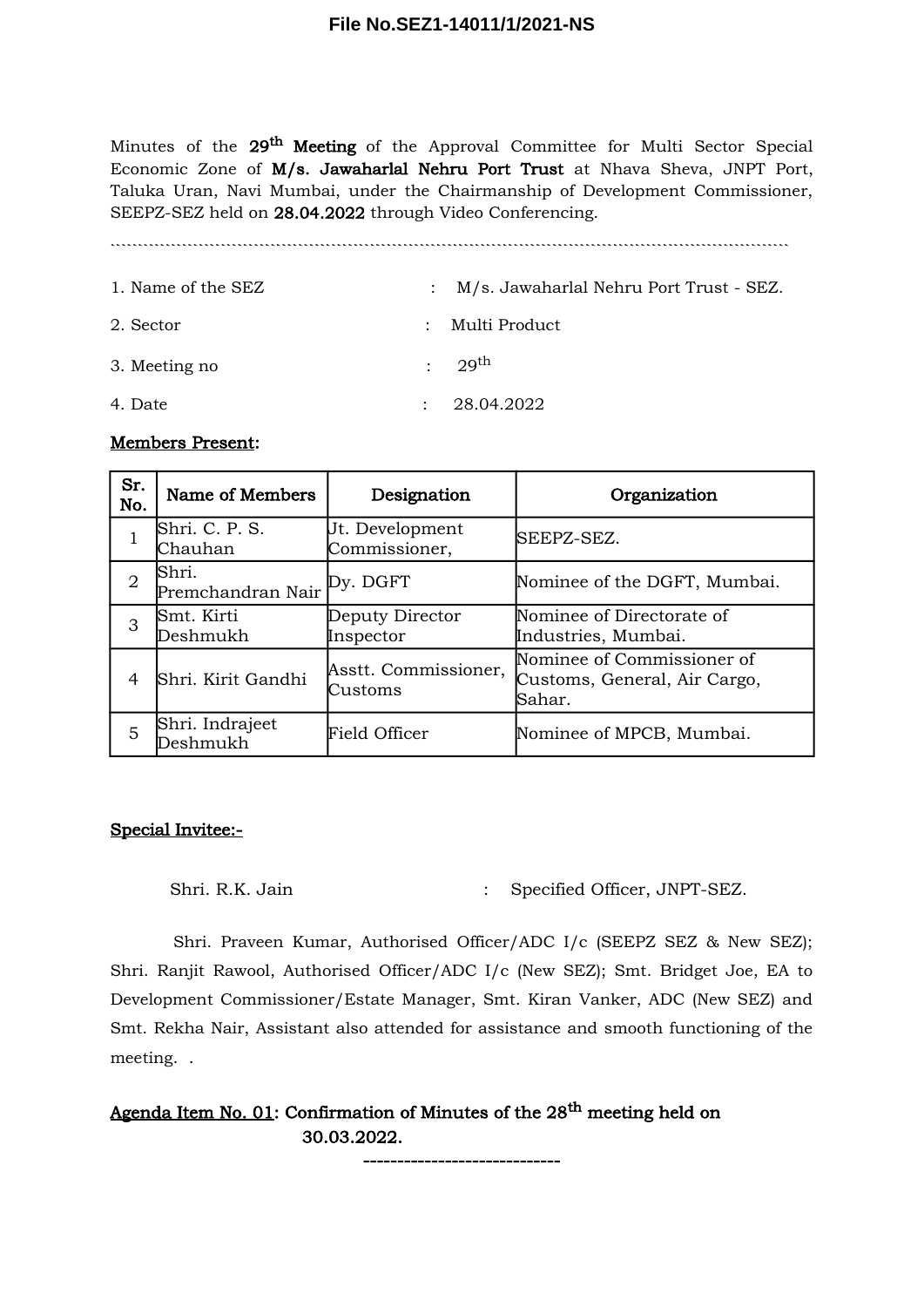The Minutes of the  $28^{th}$  Meeting held on 24.02.2022 were confirmed with consensus.

Agenda Item No. 02: Proposals i.r.o. M/s. Sarveshwar Logistics Services Private Limited are as under :

a. Approval for Imported and Indigenous CG and Services limit.

b. Approval for List of goods amounting to Rs. 2,714.21 lakhs.

### Proposal : A)

M/s. Sarveshwar Logistics Services Private Limited requested for enhancement of Imported and Indigenous Capital Goods limit & Addition of Imported Services vide letter dated 15.03.2022. The unit commenced their production w.e.f. 25.03.2021 and the requisite details are as follows:

|  |  | <u>The details of post Enhancement of Imported and Indigenous Capital Goods Limit &amp;</u> |  |  |  |  |
|--|--|---------------------------------------------------------------------------------------------|--|--|--|--|
|  |  | Addition of Imported Services will be as under:                                             |  |  |  |  |

| Description                       | Approved<br>Projection<br>For 5 years<br>2021-22 to 2025-<br>26 | <b>Existing approved</b><br>projection for 4 years<br>2022-23 to 2025-26 |       | Proposed Projection for<br>4 years 2022-23 to<br>2025-26 |  |  |
|-----------------------------------|-----------------------------------------------------------------|--------------------------------------------------------------------------|-------|----------------------------------------------------------|--|--|
|                                   | (Rs. In Lakhs)                                                  | (Rs. In Lakhs)                                                           |       | (Rs. In Lakhs)                                           |  |  |
| Imported CG                       | 42.96<br>29.07                                                  |                                                                          |       | 500.00                                                   |  |  |
| Indigenous CG                     | 747.19                                                          | 547.78                                                                   |       | 3500.00                                                  |  |  |
| <b>Imported Services</b>          | 0.00<br>0.00                                                    |                                                                          | 25.00 |                                                          |  |  |
| Indigenous Services               | 387.02                                                          | 352.36                                                                   |       | 650.00                                                   |  |  |
| Indigenous - Plant &<br>Machinery | 220.00                                                          | 180.00                                                                   |       | 250.00                                                   |  |  |
| Imported - Plant &<br>Machinery   | 30.00                                                           | 20.00                                                                    |       | 50.00                                                    |  |  |
| FOB value of<br>Exports           | 1935.09                                                         | 1761.8                                                                   |       | 2100.38                                                  |  |  |
| Foreign exchange<br>outgo         | 42.95                                                           | 29.06<br>1732.74                                                         |       | 525.00                                                   |  |  |
| <b>NFE</b>                        | 1892.14                                                         |                                                                          |       | 1575.38                                                  |  |  |
| Men<br>Employment                 |                                                                 |                                                                          |       | Women                                                    |  |  |
| Existing                          | 30                                                              |                                                                          | 30    |                                                          |  |  |
| Proposed                          | 25                                                              |                                                                          | 25    |                                                          |  |  |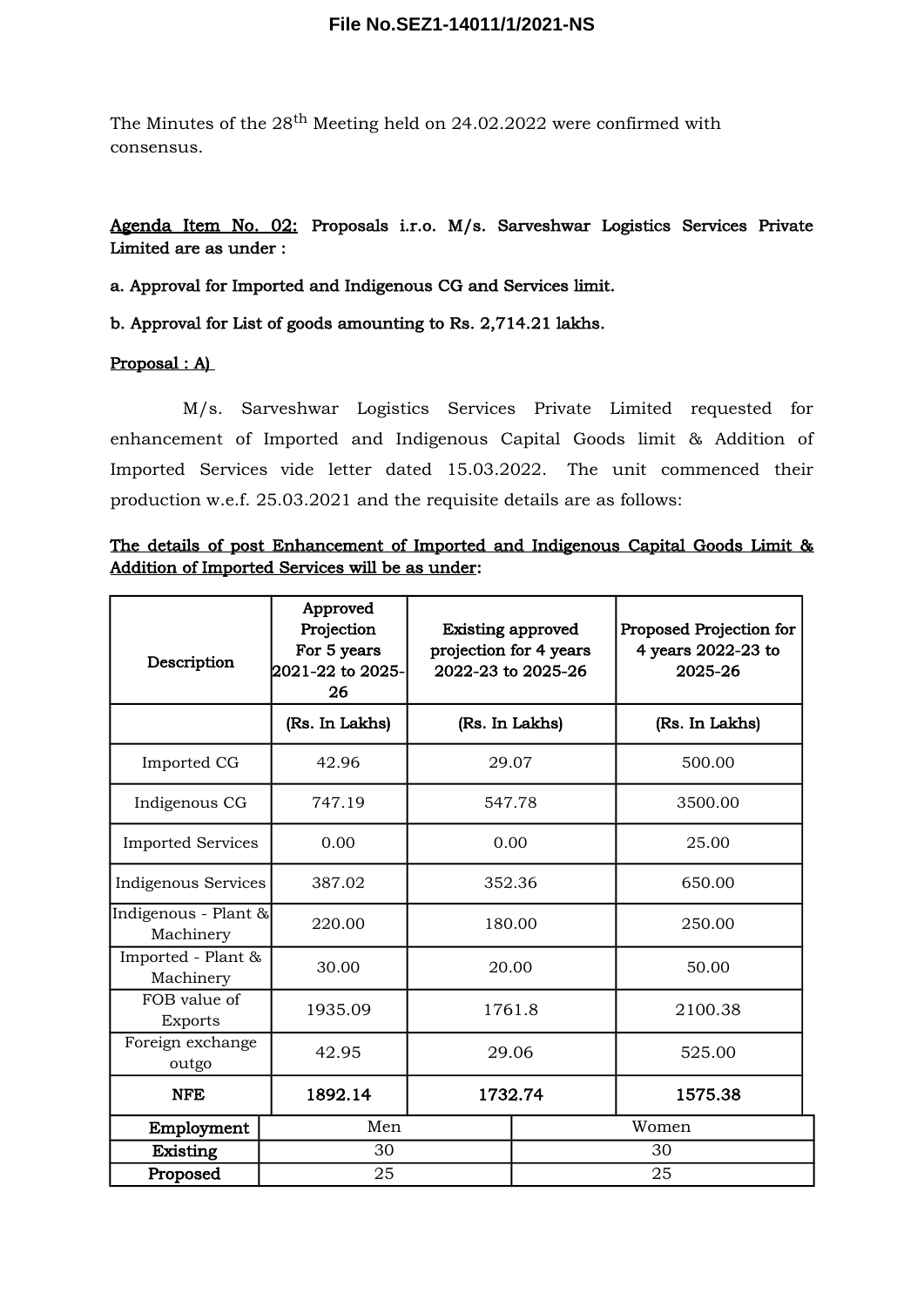Specified Officer in its report dt. 18.04.2022 has verified all transaction carried out by the Unit for the period Jan. 2022 to Mar. 2022

#### Proposal : B)

The Unit requested for the approval of List of Goods vide letter dated 15.03.2022 duly certified by Chartered Engineer Mr. Prashant S. Dashputre, Registration No. M-134446-8 dated 05.09.2007, amounting to Rs. 2,714.21 lakhs required for their authorized operations.

The Specified Officer, JNPT – SEZ vide letter dated 28.03.2022 has confirmed his verification on the said list of goods.

Decision:- After deliberation, the Committee approved the following proposals of M/s. Sarveshwar Logistics Services Private Limited:

- 1. Approval granted for Enhancement of Imported and Indigenous Capital Goods limit & Addition of Imported Services with revision of projections for 4 years i.e. 2022-23 to 2025-26 in terms of provision under Rule 19(2) of SEZ Rules, 2006 and also directed Specified Officer to check the inbound entry of the goods against the relevant B/Es and the temporary removals at the time of actual use.
- 2. Approval granted for list of goods amounting of Rs. 2,714.21 lakhs required for their authorized operations within the Multi-sector SEZ located at JNPT-SEZ, developed by JNPT, Uran, Navi Mumbai – 400707.

# Agenda Item No. 03: Approval for List of Goods of the Co-Developer, M/s. Nhava Sheva Business Park Private Limited, required for default Authorized Operations.

The Co-Developer requested for the approval of List of Goods vide letter dated 14.03.2022 duly certified by Chartered Engineer Mr. Prashant S. Dashputre, Registration No. M-134446-8 dated 05.09.2007, amounting of Rs. 1,395.09 lakhs required for their authorized operations.

The Specified Officer, JNPT – SEZ vide letter dated 21.03.2022 has verified the above said list of goods.

The Committee was informed that the Co-Developer had conveyed the urgency vide mail dated 31.03.2022 to grant permission for few items against the list of goods as they were urgently needed for networking process in the NSBP FTWZ and as Specified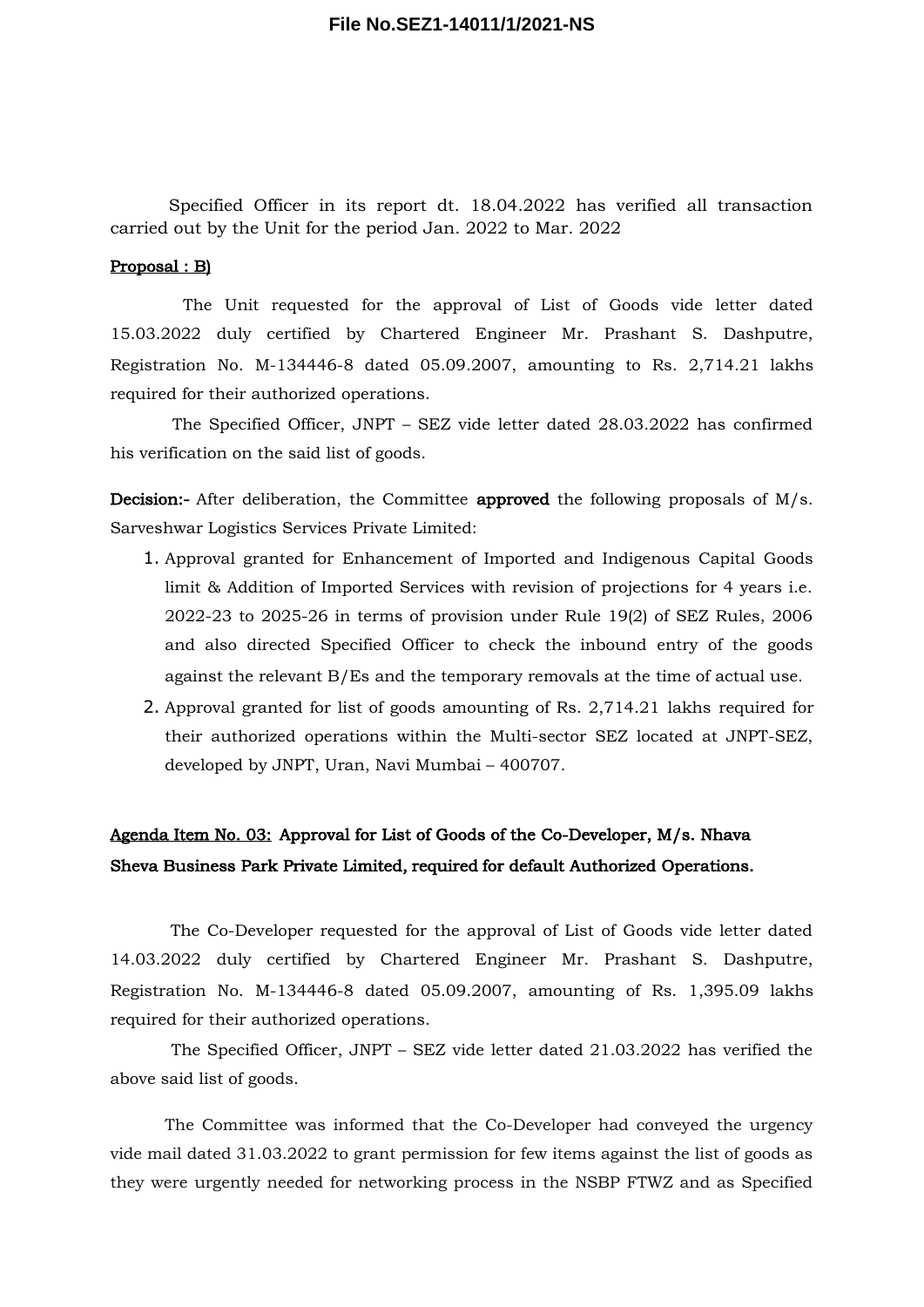Officer had conveyed that the list of the goods were required for development, construction and office equipment and found fit for authorized operations, the said list of goods were granted approval vide letter dated 19.04.2022 in terms of Rule 12 (2) of the SEZ Rules 2006 and Instruction no. 50 dated 15.03.2010 issued by MOC&I.

Decision:- After deliberation, the Committee approved and ratified the proposal of M/s. Nhava Sheva Business Park Private Limited (Co-Developer) of the list of goods amounting of Rs. 1,395.09 lakhs required for their authorized operations within the Multi-sector SEZ located at JNPT-SEZ, developed by JNPT, Uran, Navi Mumbai - 400707 in terms of Rule 12(2) of SEZ Rules, 2006 and as per Instruction No. 50 issued by MOC&I dated 15.03.2010 and also subject to detailed examination of the list of items/goods by Specified Officer at the time of their actual use and submit a report that the same has been utilized by them.

## Agenda Item No. 04: Application for setting up of New Unit M/s. Darwin Platform Logistics Limited at Jawaharlal Nehru Port Trust – SEZ.

M/s. Darwin Platform Logistics Limited submitted an application for setting up a New Unit at Jawaharlal Nehru Port Trust – SEZ for Processing and Export of Agro/Agricultural products such as Chickpeas (kabuli chana), Bengal gram (desi channa), Other Chickpeas, Small red (Adzuki) beans, Kidney beans, including white pea beans, Cow peas (Vigna unguiculata), Lentils, Pigeon peas (Cajanus cajan), Other Beans, Pepper, long, Pepper, Pepper Crushed, Dry Red Chilly (Genus Capsicum), Other Chilly, Cinnamon bark, Cinnamon, Cinnamon Crushed or ground, Cloves, Coriander Seed, Coriander Powder, Cumin Black, Cumin powder, Star ani seeds, Other seeds, Wheat, Wheat, Yellow Maize, Maize (Corn), Non Basmati Rice, Buckwheat, Quinoa, Corn Grits, Bajra (Green Millet), Ragi (Red Millet), Hulled Yellow Millet, other Hulled Millets, Tamarind Kernal Powder, Licorice, others, Gum Copal, Dammar Batu, Chilly Powder, Fennel Seeds, Dried Ginger (Unbeached), Barley, Soya Beans, Seena Leaved & Pods and Gaur seeds at admeasuring area 17900 Sq. Mtrs.(14000+3900) envisaging FOB value of exports of Rs. 23970.00 Lakhs, FE outgo of Rs. 3249.14 Lakhs and NFE of Rs. 20720.86 Lakhs over a period of 5 years with employment generation of 100 nos. (70 Men & 30 Women).

Decision:- After deliberation, the Committee approved the proposal of M/s. Darwin Platform Logistics Limited for setting up a Unit for Processing and Export of Agro/Agricultural products such as Chickpeas (kabuli chana), Bengal gram (desi channa), Other Chickpeas, Small red (Adzuki) beans, Kidney beans, including white pea beans, Cow peas (Vigna unguiculata), Lentils, Pigeon peas (Cajanus cajan), Other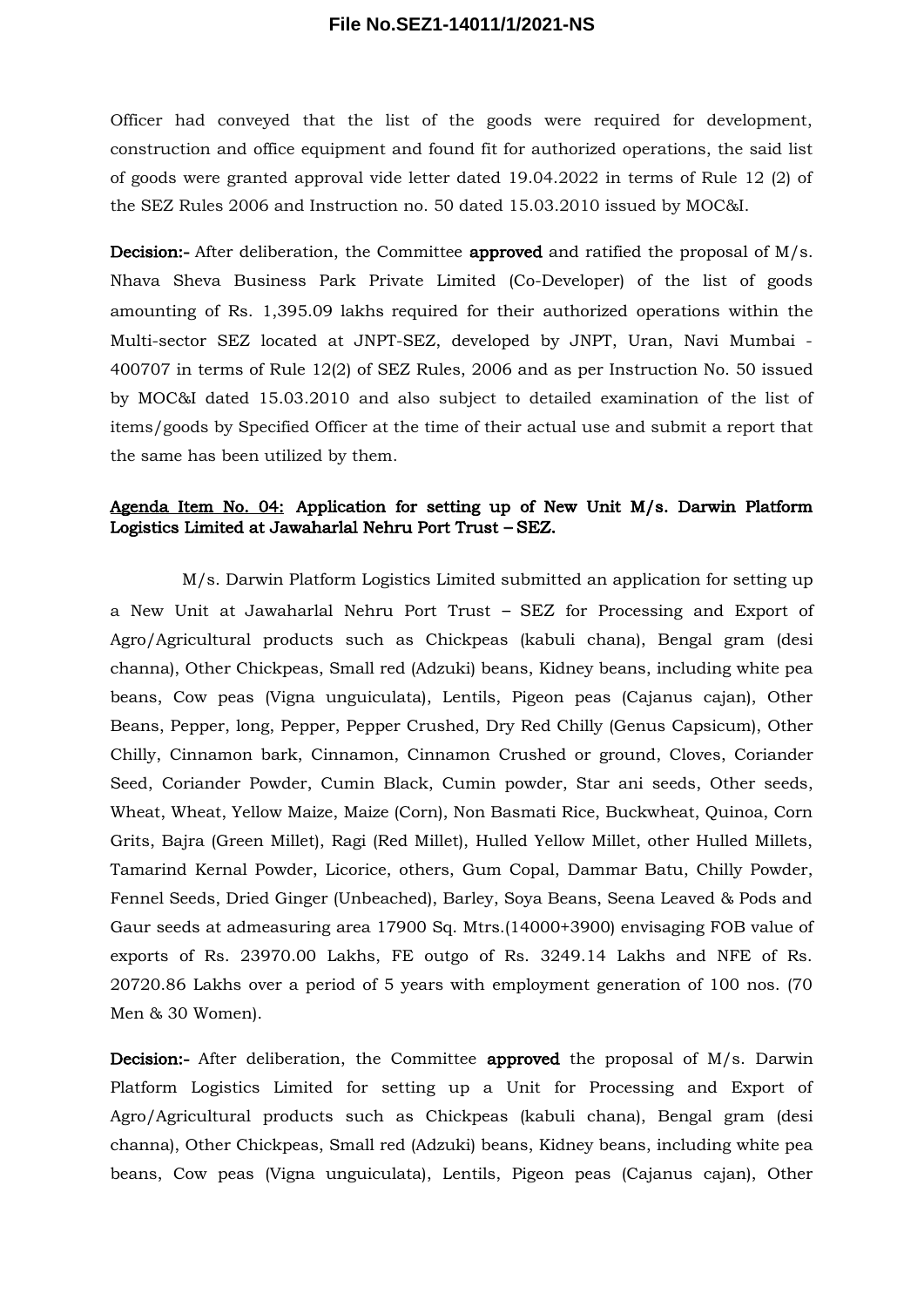Beans, Pepper, long, Pepper, Pepper Crushed, Dry Red Chilly (Genus Capsicum), Other Chilly, Cinnamon bark, Cinnamon, Cinnamon Crushed or ground, Cloves, Coriander Seed, Coriander Powder, Cumin Black, Cumin powder, Star ani seeds, Other seeds, Wheat, Wheat, Yellow Maize, Maize (Corn), Non Basmati Rice, Buckwheat, Quinoa, Corn Grits, Bajra (Green Millet), Ragi (Red Millet), Hulled Yellow Millet, other Hulled Millets, Tamarind Kernal Powder, Licorice, others, Gum Copal, Dammar Batu, Chilly Powder, Fennel See at JNPT-SEZ in an admeasuring area 17900 Sq. Mtrs.(14000+3900), Plot No – 608, Sector 6 and Plot No – F14, Sector 7, JNPT SEZ, Developed by JNPT, Uran, Navi Mumbai-400702 envisaging FOB value of exports of Rs. 23970.00 Lakhs, FE outgo of Rs. 3249.14 Lakhs and NFE of Rs. 20720.86 Lakhs over a period of 5 years with employment generation of 100 nos. (70 Men & 30 Women), subject to compliance of all Policy restrictions as imposed by DGPT or any other agency in respect of the goods, if applicable even in future.

# Agenda Item No. 05: Application for setting up of New Unit M/s. Narendra Forwarders Pvt. Ltd. in M/s. Nhava Sheva Business Parks Private Limited – FTWZ at JNPT –SEZ.

M/s. Narendra Forwarders Pvt. Ltd. submitted an application for setting up a New Unit in M/s. Nhava Sheva Business Parks Private Limited – FTWZ at JNPT -SEZ for Clearing Services, Freight Forwarding, Handling, Multimodal Transportation, Packaging/Labelling for admeasuring area 1000 sq. ft., envisaging FOB value of exports of Rs. 300 Lakhs, FE outgo of Rs. 4.00 Lakhs and NFE of Rs. 296.00 Lakhs over a period of 5 years with employment generation of 10 nos. (5 Men & 5 Women).

Decision:- After deliberation, the Committee deferred the proposal of M/s. Narendra Forwarders Pvt. Ltd for setting up a Warehousing Unit for Clearing Services, Freight Forwarding, Handling, Multimodal Transportation, Packaging/Labelling in M/s. Nhava Sheva Business Parks Private Limited – FTWZ at JNPT -SEZ for an admeasuring area 1000 Sq. ft. and directed the Applicant to clarify on the NIL value of the Input Services and also re-examine the proposal and submit a revised application due to mismatch of figures in application.

## Agenda Item No. 06: Application for setting up of New Unit M/s. MR Shipping Private Limited in M/s. Nhava Sheva Business Parks Private Limited – FTWZ at JNPT –SEZ.

M/s. MR Shipping Private Limited submitted an application for setting up a Warehousing Unit in M/s. Nhava Sheva Business Parks Private Limited – FTWZ at JNPT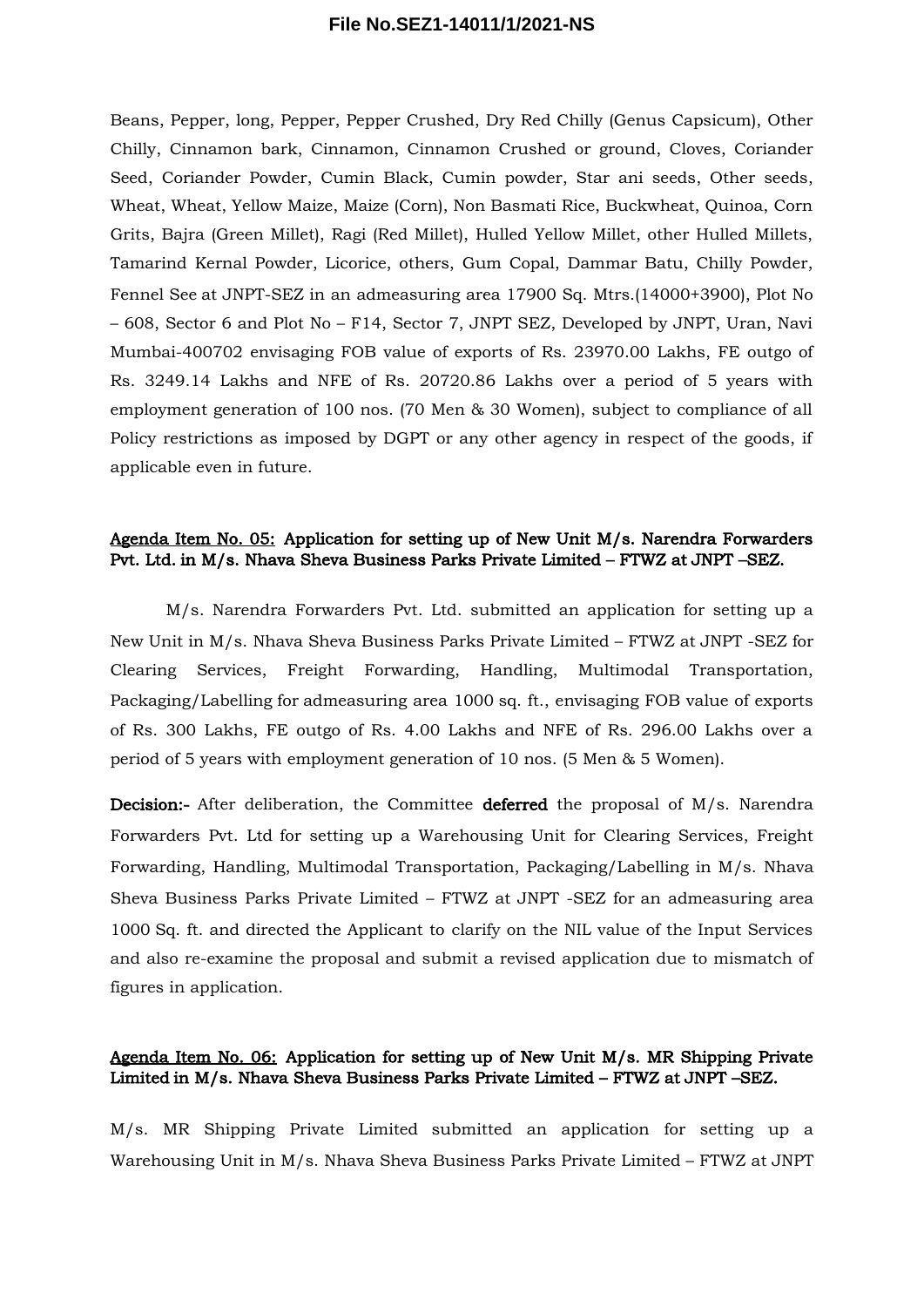-SEZ for Customs House Agent Services, Ocean Freight Services (Import & Export), Clearing & forwarding Services, Other Supporting services, Other Professional Technical & Business Services for admeasuring area 1160 sq.ft., envisaging FOB value of exports of Rs. 325.00 Lakhs, FE outgo of Rs. 325 Lakhs and NFE of Rs. 321.75 Lakhs over a period of 5 years with employment generation of 10 nos. (5 Men & 5 Women).

**Decision:**- After deliberation, the Committee **deferred** the proposal of  $M/s$ . MR Shipping Private Limited for setting up a Unit for Customs House Agent Services, Ocean Freight Services (Import & Export), Clearing & forwarding Services, Other Supporting services, Other Professional Technical & Business Services for admeasuring area 1160 sq.ft., and directed the Applicant to clarify on the NIL value of the Input Services and also reexamine the proposal and submit a revised application due to mismatch of figures in application.

# Agenda Item No. 07: Application for setting up of New Unit M/s. Ashapura Aromas Private Limited in M/s. Nhava Sheva Business Parks Private Limited – FTWZ at JNPT – SEZ.

M/s. Ashapura Aromas Private Limited submitted an application for setting up a New Unit in M/s. Nhava Sheva Business Parks Private Limited – FTWZ at JNPT -SEZ for Quality Checking and Testing, Trading and Warehousing, Trading and Warehousing of all items mentioned under ITC(HS) classification of Import and Export item prohibited, Canalized & Goods under Chapter 71, Packing, Repacking, Labelling, Consolidation of Cargo in admeasuring area 100 sq.mtr., envisaging FOB value of exports of Rs. 75686 Lakhs, FE outgo of Rs. 70677 Lakhs and NFE of Rs. 5009 Lakhs over a period of 5 years with employment generation of 7 nos. (3 Men & 4 Women).

Decision:- After deliberation, the Committee approved the proposal of M/s. Ashapura Aromas Private Limited for setting up of Trading & Warehousing Unit for all items mentioned under ITC(HS) classification of Import and Export item prohibited, Canalized & Goods under Chapter 71, in admeasuring area 100 sq.mtr., envisaging FOB value of exports of Rs. 75686 Lakhs, FE outgo of Rs. 70677 Lakhs and NFE of Rs. 5009 Lakhs over a period of 5 years with employment generation of 7 nos. (3 Men & 4 Women) subject to compliance of the document i.r.o. detailed statement of the foreign outgo and the necessary corrections in the Form F w.r.t. SAC code, item of service unit, and foreign outgo as conveyed by the applicant before the Committee and also maintenance of separate books of accounts and also indicate separately in the APR for monitoring purpose in respect of trading and warehousing operations.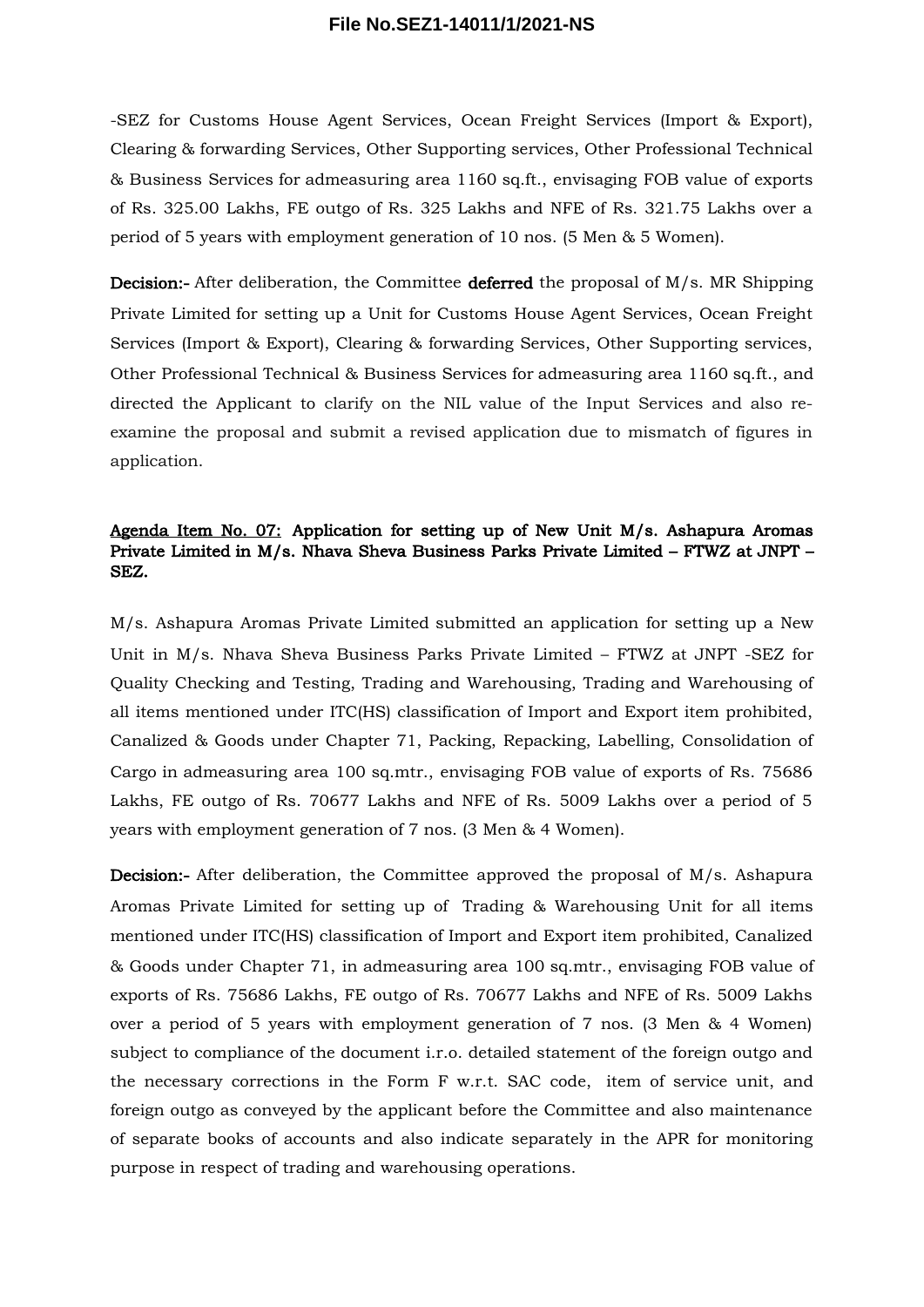# Agenda Item No. 08: Application for setting up of New Unit M/s. H.J. International Exim Clearing Agency in M/s. Nhava Sheva Business Parks Private Limited – FTWZ at JNPT –SEZ.

M/s. H.J. International Exim Clearing Agency submitted an application for setting up a New Unit in M/s. Nhava Sheva Business Parks Private Limited – FTWZ at JNPT -SEZ for Warehousing Services (including storage services, transportation services & CHA services), for admeasuring area 1160 sq.ft., envisaging FOB value of exports of Rs. 3729.81 Lakhs, FE outgo of Rs. 37.29 Lakhs and NFE of Rs. 3692.52 Lakhs over a period of 5 years with employment generation of 10 nos. (5 Men & 5 Women).

Decision:- After deliberation, the Committee deferred the proposal of M/s. H.J. International Exim Clearing Agency for setting up a New Unit in M/s. Nhava Sheva Business Parks Private Limited – FTWZ at JNPT -SEZ for Warehousing Services (including storage services, transportation services & CHA services) as the Unit representative was not present to brief the proposal and to clarify the mismatch in figures as per application.

# Table Agenda Item No. 01: Approval for List of Goods of the Co-Developer, M/s. Nhava Sheva Business Park Private Limited, required for default Authorized Operations.

The Co-Developer requested for the approval of List of Goods vide letter dated 06.04.2022 duly certified by Chartered Engineer Mr. Hitesh K. Assar, Registration No. AM-093601-7 dated 17.02.2006, amounting of Rs. 23,750 lakhs required for their authorized operations.

The Committee was informed that the Specified Officer, JNPT-SEZ has examined and verified the said list of goods.

**Decision:**- After deliberation, the Committee **approved** the proposal of  $M/s$ . Nhava Sheva Business Park Private Limited (Co-Developer) for list of goods amounting of Rs. 23,750 lakhs required for their authorized operations within the Multi-sector SEZ located at JNPT-SEZ, developed by JNPT, Uran, Navi Mumbai - 400707 in terms of Rule 12(2) of SEZ Rules, 2006 and as per Instruction No. 50 issued by MOC&I dated 15.03.2010 subject to detailed examination of the list of items/goods by Specified Officer at the time of their actual use and submit a report that the same has been utilized by them.

## Table Agenda Item No. 02: Application for setting up of New Unit M/s. SG Pharma Global Private Limited in M/s. Jawaharlal Nehru Port Trust – SEZ.